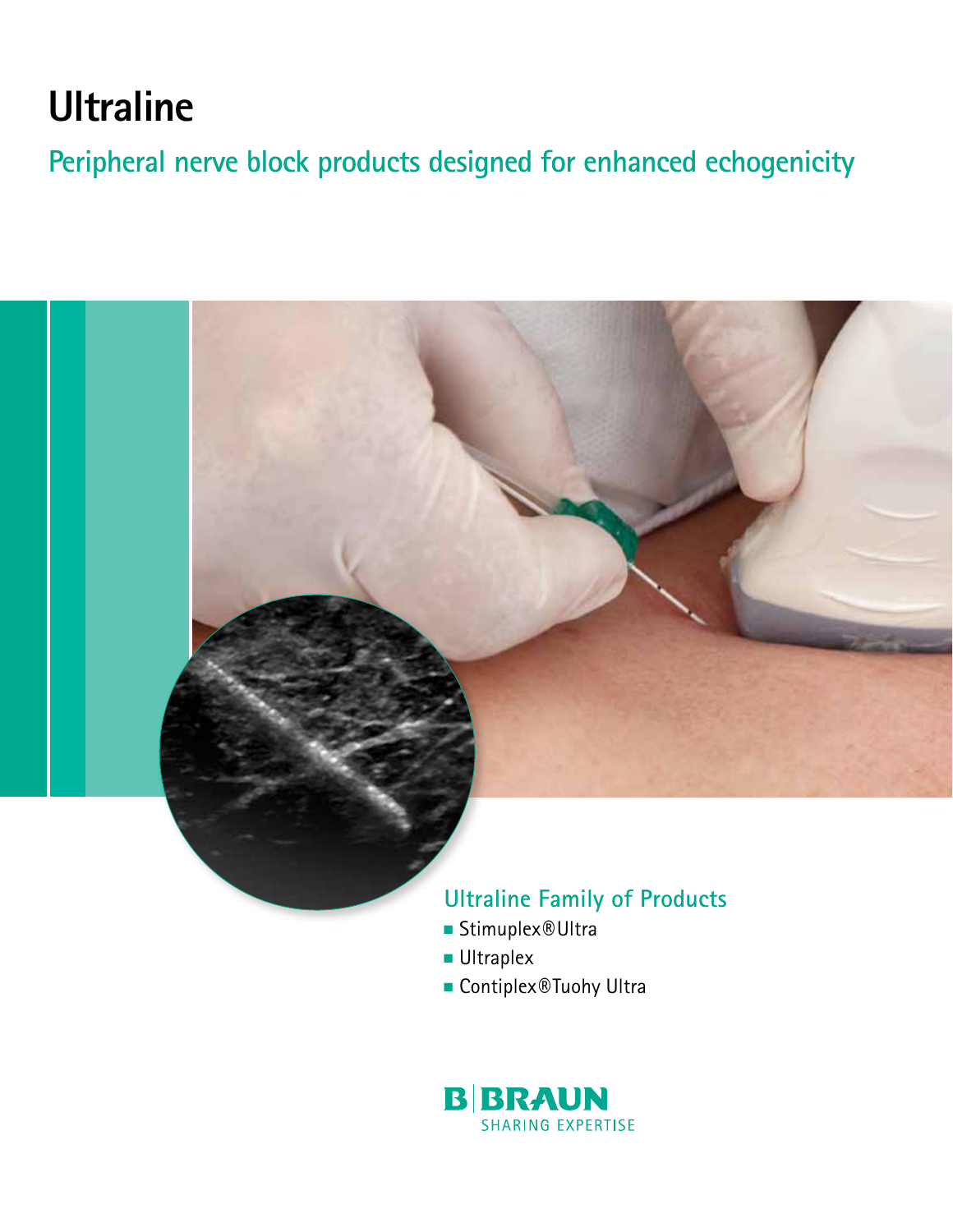# **Improved Echogenicity for Steeper Blocks**

 Ultraline is B. Braun's family of products designed for blocks at steeper angles where needle visualization may be more challenging, and to help those beginning ultrasound-guided Regional Anesthesia.

 Ultraline features markings designed to enhance ultrasound visualization while maintaining the smooth gliding characteristics of our standard needles.

#### **Stimuplex® Ultra** For providers that want enhanced echogenicity and stimulation capability for single shot PNB **Ultraplex** For providers that want enhanced echogenicity without stimulation for single shot PNB **Contiplex® Tuohy Ultra** For providers that want enhanced needle echogenicity **and** stimulation capability for continuous PNB



# **Ultraline Design Advantages**

- **Help differentiate needle shaft from tip at steeper angles**
- **Designed to reduce acoustic shadowing under the needle**
- **Consistent echogenic pattern with markings on top and bottom of needle**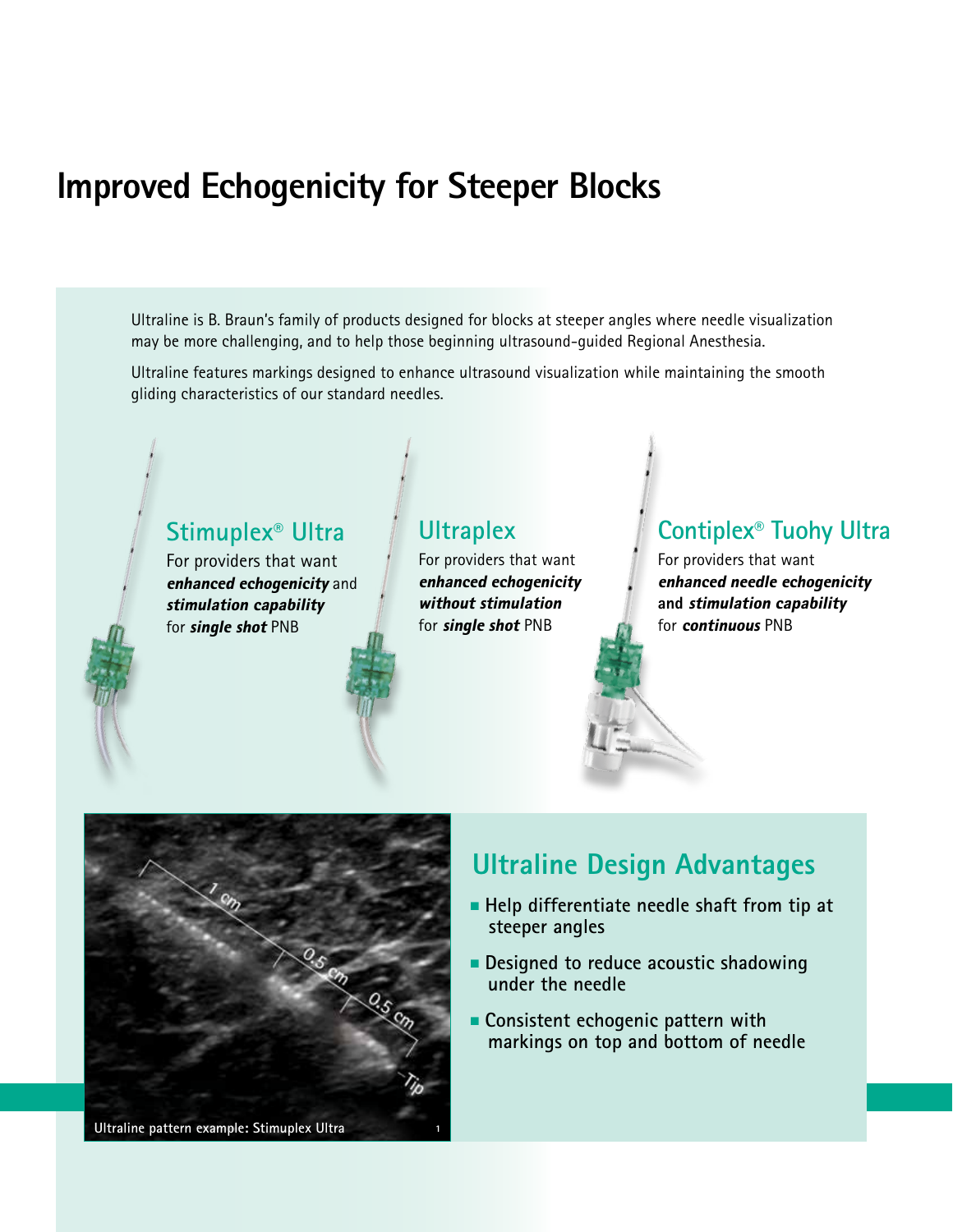# **Echogenicity Without Compromise**

# **See the benefits…**

## **Crisper needle image with fewer artifacts**

 "Acoustic shadowing is of special clinical interest: especially in the longitudinal view, shadowing can extinguish important aspects of the scan and therefore decrease the safety of the puncture process".2 Laser etching design produces a crisper image to help reduce ambiguity.





## **…While maintaining consistent needle feel**

## **Reduced impact on feel and handling**

**Our unique etching and coating process is designed to reduce impact on puncture force and gliding** 



#### **Bevel under electron microscope**



*Stimuplex Ultra 30o Short Bevel*



*Pajunk SonoPlex Facet Tip*

**Call 1-800-227-2862 www.stimuplexultra.com**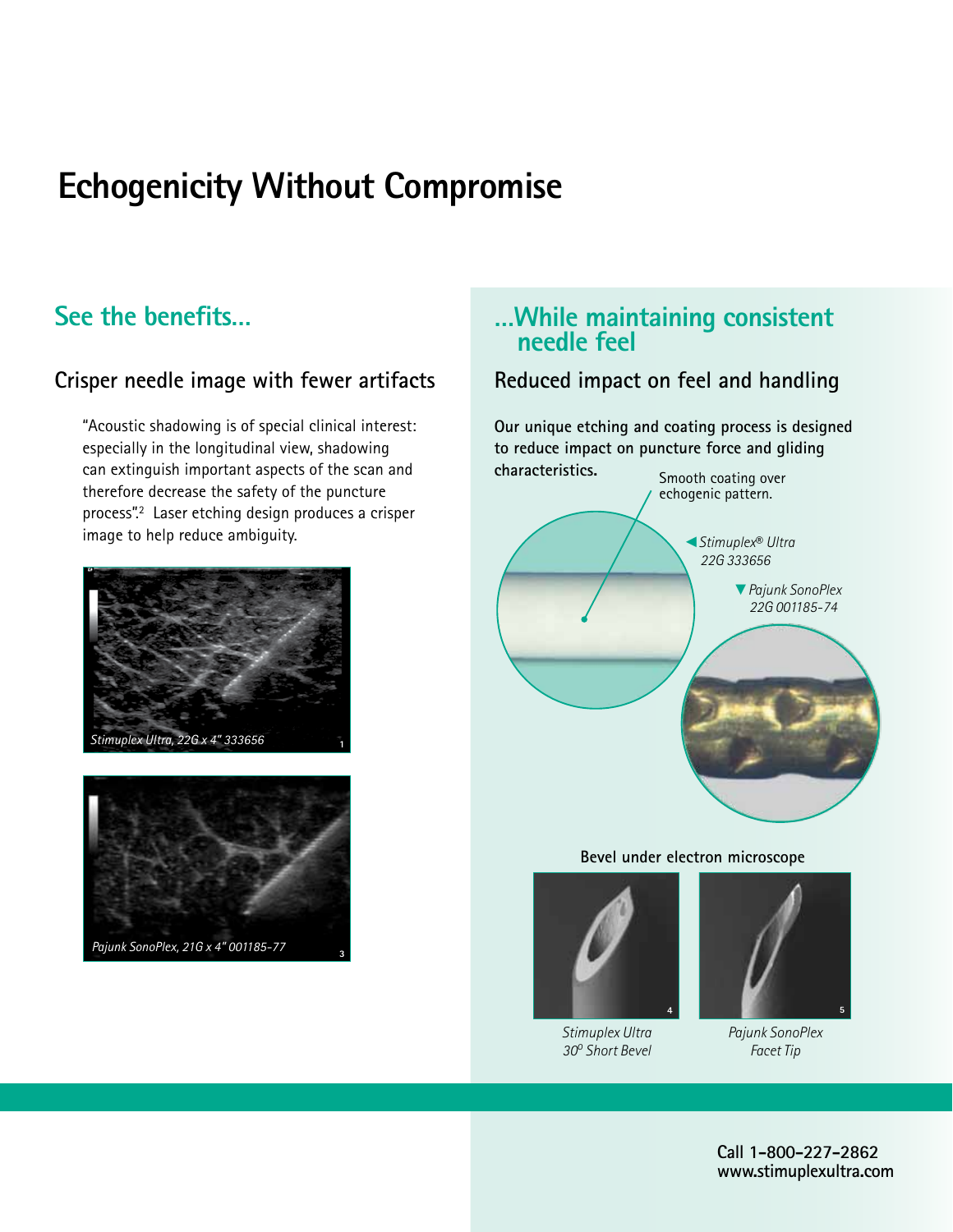80% of clinicians use B. Braun's standard PNB needle, Stimuplex**®** A, in their daily practice6. With Stimuplex Ultra, we used the same feel, handling, and performance as Stimuplex A and added echogenicity.

# **Ultraline**

## **Stimuplex® Ultra and Ultraplex Design Advantages:**

- Improved ultrasound visibility at steeper angles
- $\blacksquare$  No loss in the market-proven needle feel and tactile feedback<sup>7</sup>
- $\blacksquare$  Short bevel needles (30° 45°) carry less risk of causing nerve injuries $^8$

## **Stimuplex Ultra**

- Stimulation capability
- Etched markings designed for enhanced echogenicity
- 30°, short bevel consistent with B. Braun's Stimuplex A
- Needle sizes: 22G 13/8", 2", 31/8", 4" 20G - 6"

# **Ultraplex**

- No Stimulation capability
- Etched markings designed for enhanced echogenicity
- 30°, short bevel consistent with B. Braun's Stimuplex A
- Needle sizes: 22G 13/8", 2", 31/8" 20G - 4", 6"

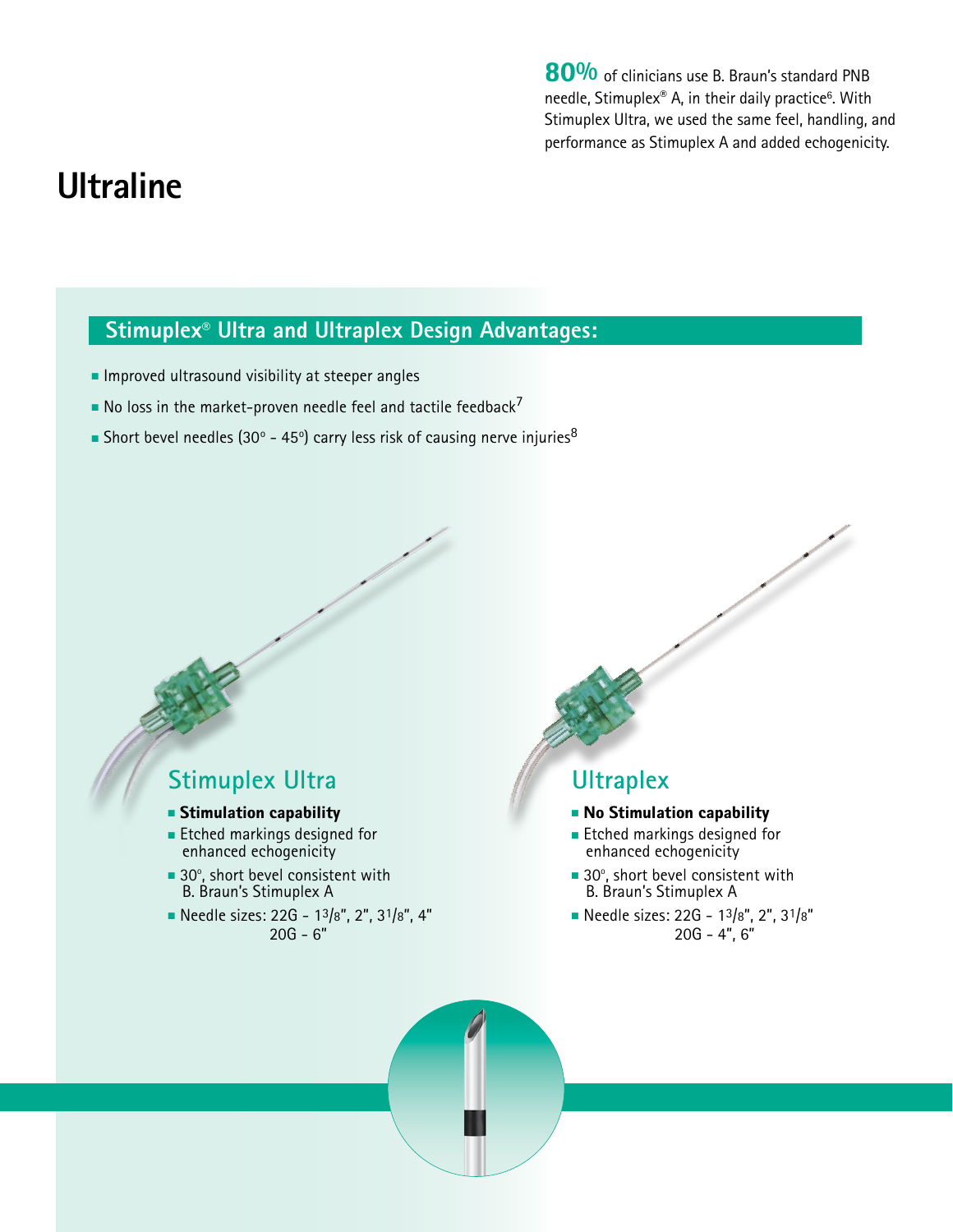## **Contiplex® Tuohy Ultra Design Advantages:**

- Improved ultrasound visibility at steeper angles
- Preload catheter into sideport to reduce procedural steps and eliminate need to disconnect
- Microdot electrode designed to provide more pronounced motor response at closer distance to nerve



## **Contiplex Tuohy Ultra**

- Stimulating needle Micro-dot stimulation electrode at needle tip
- Etched markings designed for enhanced echogenicity
- Tuohy bevel consistent with B. Braun's Contiplex Tuohy
- $\blacksquare$  Unique sideport valve inject/aspirate then thread catheter without need to disconnect or move needle
- Needle sizes: 18G 2", 4", 6"
- Closed tip 20G x 39" Polyamide Nylon catheter



**Call 1-800-227-2862 www.stimuplexultra.com**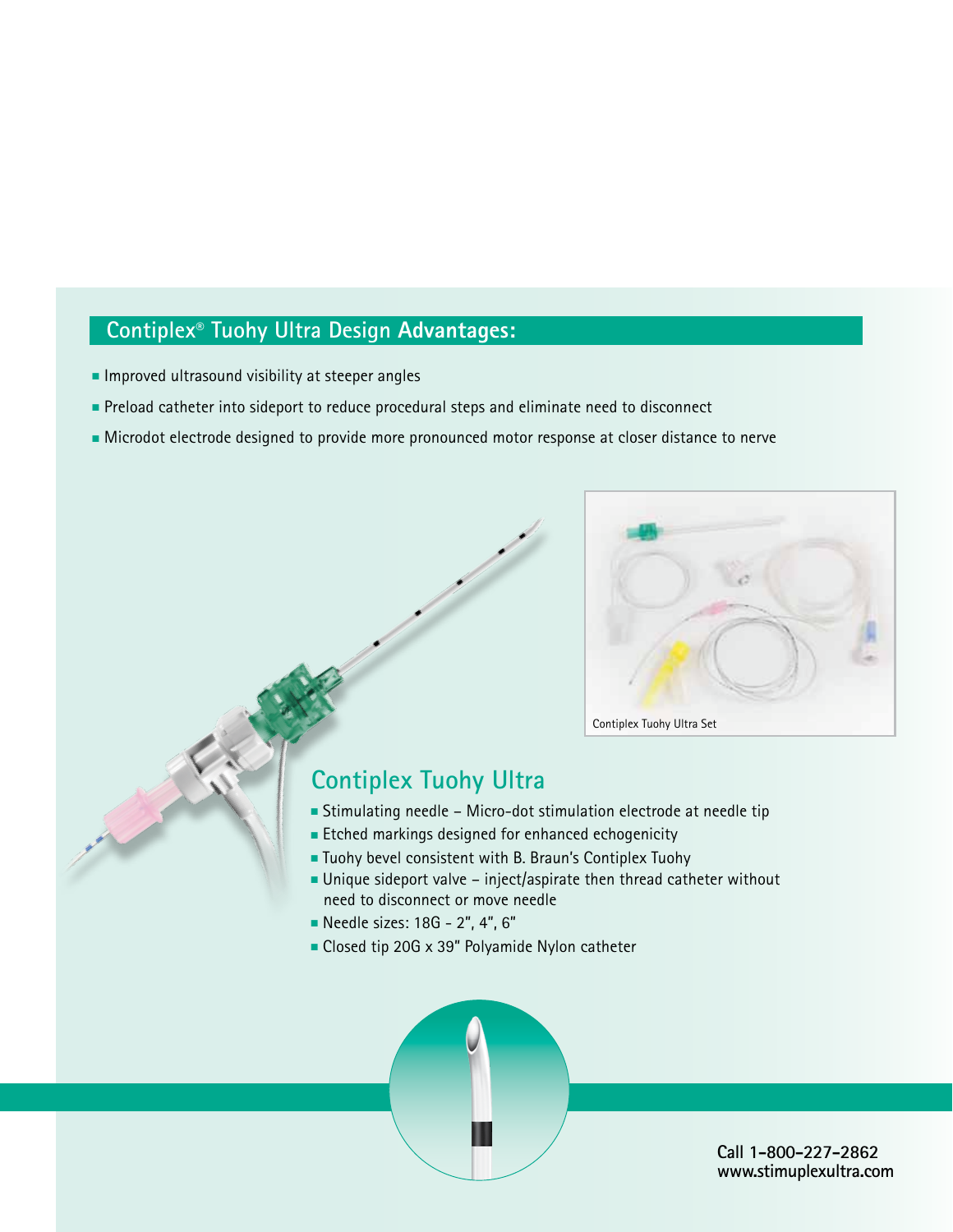# **Do I need Ultraline?**

**Deciding whether to use a needle designed for enhanced echogenicity depends upon a number of factors:**

- Depth and angle of needle relative to ultrasound probe
- Type and capabilities of ultrasound machine and probe

*2. Ultrasound Characteristics of Needles for Regional Anesthesia. Reg Anesth Pain Med 2007;32:440-447.* 

*4. "Stimuplex Ultra" electron microscope image form Uni. of Hanover, B. Braun item #333656 5. "SonoPlex" electron microscope image from Uni. of Hanover, Pajunk SonoPlex item #001185-77* 

*7. A. Sardesai, N. Denny., M. Herrick, A. Lynch, A. W. Harrop-Griffiths, "A study of the characteristics of single-injection insulated block needles in a biologic model." RAPM Vol. 29 No. 5, (Sept- Oct, 2004.) 8. Admir Hadzic, Peripheral Nerve Blocks: Principles and practices. 2004. The McGraw-Hill Companies, Inc.*

*3. Pajunk SonoPlex 4" 21G, 001185-77, animal model*

*9. Stimuplex A 2" 22G, 4894502, animal model*

*6. IMS data, Q1 2009–Q1 2010* 

■ Patient anatomy

**Regardless of your choice, B. Braun has products to fit your procedural needs.**



*Use Ultraline*

Visibility of the needle may depend on a number of factors such as proper setting of the ultrasound unit, patient related conditions of the tissue, artifacts, proper alignment of the ultrasound probe, the needle insertion angle, and the needle depth.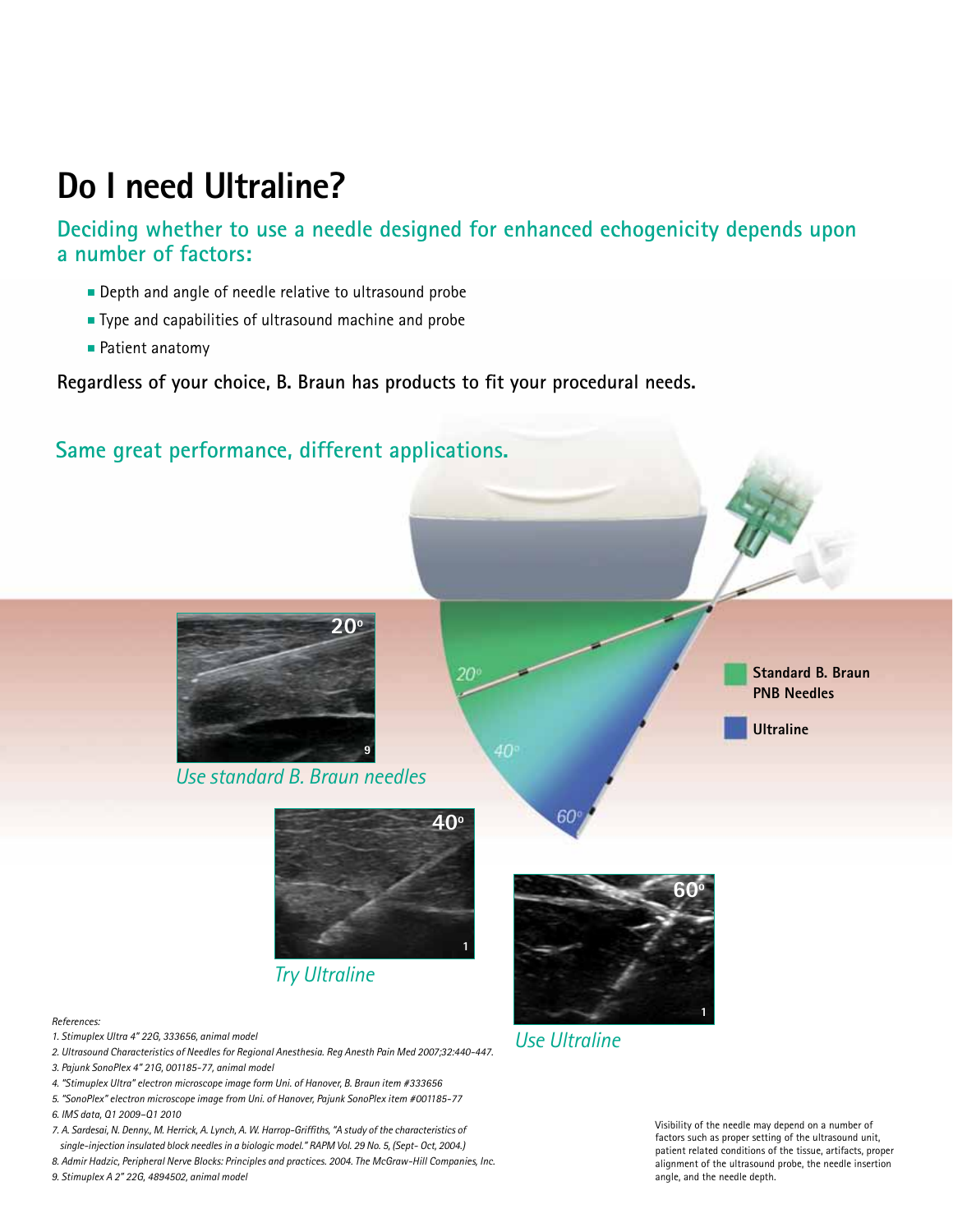# **Ordering Information**

# **Ultraline**

**with echogenic markings**

### **Stimulating Single Shot**

#### **Stimuplex® Ultra with 30° bevel**

*25 units per case*

| Gauge | Order code |
|-------|------------|
| 22    | 333650     |
| 22    | 333652     |
| 22    | 333654     |
| 22    | 333656     |
| ንበ    | 333660     |
|       |            |

### **Non-Stimulating Single Shot**

#### **Ultraplex**

**with 30° bevel** 

*25 units per case*

| Length            | Gauge | Order code |
|-------------------|-------|------------|
| 1 3/8 in. (35 mm) | 22    | 333662     |
| $2$ in. (50 mm)   | 22    | 333664     |
| 3 1/8 in. (80 mm) | 22    | 333666     |
| 4 in. (100 mm)    | 20    | 333668     |
| 6 in. (150 mm)    | 2Ο    | 333669     |

#### **Continuous**

#### **Contiplex® Tuohy Ultra Sets stimulating needle with Tuohy bevel**

*12 units per case*

| Length                    | Gauge | Order code |
|---------------------------|-------|------------|
| $2$ in. $(50 \text{ mm})$ | 18    | 331673     |
| 4 in. (100 mm)            | 18    | 331674     |
| 6 in. (150 mm)            | 18    | 331676     |

*Contiplex Tuohy Ultra Sets Contain:*

- *Contiplex Tuohy Ultra Needle*
- *Sideport Valve Assembly with Extension Tubing*
- *20 Ga. x 39 in. (100 cm) Polyamide Nylon Catheter with Closed Tip*
- *Catheter Connector*
- *Threading Assist Guide*

# **Standard B. Braun PNB Needles**

**without echogenic markings**

**Stimuplex A with 30° bevel** *25 units per case*

| Length            | Gauge | Order code |
|-------------------|-------|------------|
| 1 in. (25 mm)     | 24    | 4894251    |
| 1 in. (25 mm)     | 22    | 4894539    |
| 1 3/8 in. (35 mm) | 22    | 4894367    |
| 2 in. (50 mm)     | 22    | 4894502    |
| 4 in. (150 mm)    | 21    | 4894260    |
| 6 in. (150 mm)    |       | 4894278    |

### **Plexufix® with 30° or 45° bevel**

*25 units per case*

| Length                    | <b>Bevel</b> | Gauge | Order code |
|---------------------------|--------------|-------|------------|
| 1 in. (25 mm)             | $30^\circ$   | 24    | 332001     |
| 1 in. $(25 \, \text{mm})$ | $30^\circ$   | 22    | 332017     |
| 1 $1/2$ in. $(40$ mm)     | $45^{\circ}$ | 22    | 332015     |
| 2 in. (50 mm)             | $30^\circ$   | 24    | 332000     |
| 2 in. (50 mm)             | $30^{\circ}$ | 22    | 332010     |

#### **Contiplex Tuohy Sets**

**stimulating needle with Tuohy bevel** *12 units per case*

| Length            | Gauge | Order code |
|-------------------|-------|------------|
| 1 1/2 in. (40 mm) | 18    | 331695     |
| 2 in. (50 mm)     | 18    | 331691     |
| 4 in. (100 mm)    | 18    | 331693     |
| 6 in. (150 mm)    | 18    | 331694     |

*Contiplex Tuohy Sets Contain:*

▪ *Contiplex Tuohy Needle*

- *Sideport Valve Assembly with Extension Tubing*
- *20 Ga. x 39 in. (100 cm) Polyamide Nylon Catheter with Closed Tip*
- *Catheter Connector*
- *Threading Assist Guide*

### **Contact your B. Braun representative to help decide what's right for your practice.**

**Call 1-800-227-2862 www.stimuplexultra.com**